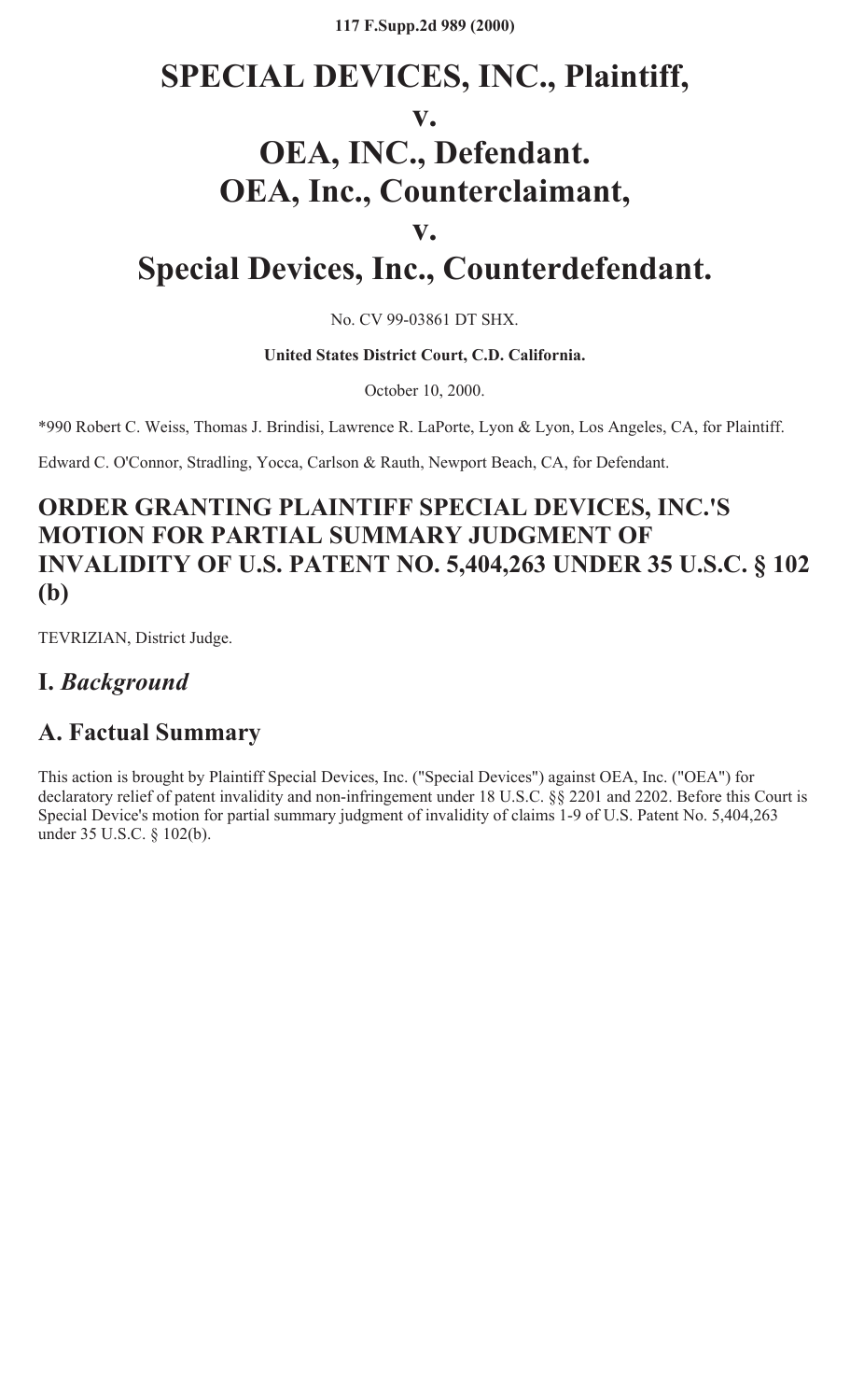The following relevant facts are not disputed:

The subject matter of United States Patent No. 5,404,263 ("the '263 patent") is an all-glass header used in air-bag initiators, the small device that sets off, or "initiates," the explosion that results in the expansion of a vehicle's air bag.

The '263 patent includes 24 claims. Claims 1-9 are "device" claims and each reads directly on the header shown in Figure 3 of the '263 patent. Claim 1 is an independent claim and claims 2-9 depend directly or indirectly from claim 1 and add only minor limitations to claim 1. Claims 10-24 are "method claims" directed to the method of making an all-glass header and are not the subject of this motion.

OEA has only asserted that claims 1-9 of the '263 patent are infringed. (*See* OEA's Response to Interrogatory No. 1, attached as Ex. 12 to Declaration of Thomas J. Brindisi.)

In 1987, OEA set out to develop a header for an air-bag initiator that it could manufacture at a reduced cost. (*See* Brindisi Decl., Ex. 1.) One cost-saving measure OEA targeted was to use an "all-glass" header wherein no ceramic chip is placed at the header's top surface. (*See id.*)

\*991 At least as early as 1990, OEA contacted Coors Ceramics, Co. ("Coors"), to see if it could manufacture the desired all-glass header in large quantities. (*See* Brindisi Decl., Ex. 8 at p. 99, ¶ 4.) OEA provided to Coors a drawing containing specifications for the header. (*See id.* at p. 100, ¶ 5.) Coors then created a 2/11/91 specification drawing for the OEA header based on an OEA drawing, Dwg. No. 4510415. (*See* Brindisi Decl., Ex. 2.)

The header of the 2/11/91 specification drawing is identical in all material respects to the one shown in Fig. 3 of the '263 patent. (*See* Brindisi Decl., Ex. 2 and Ex. 5 at p. 33.)

On February 22, 1991, Coors delivered 100 pieces for OEA to test. (*See* Brindisi Decl., Ex. 4 at p. 30.; *see also* Brindisi Decl., Ex. 3 at p. 28.) Based on evaluation of these units, OEA decided Coors was a suitable commercial vendor, and on April 19, 1991, OEA sent Coors a proposal requesting Coors to manufacture at least 50% of OEA's commercial requirements. (*See* Brindisi Decl., Ex. 8 at p. 97.) On May 2, 1991, Coors sent OEA a letter agreeing to the proposal. (*See id.* at p. 89.)

On June 4, 1991, OEA ordered two lots from Coors, totaling 20,000 units for delivery scheduled to begin in mid- to lateJuly, 1991. (*See id.* at pp. 83-86.)

On July 10, 1991, Coors proposed the general outline for an ongoing requirements contract for millions of units per year. (*See id.* at pp. 90-92.) The proposal included a term stating that "OEA will agree to purchase from Coors Ceramics a minimum number of initiator headers or a percentage of headers required per year at prices to be agreed upon by the parties." (*Id.*)

On July 23, 1991, OEA notified Coors that the proposed terms were acceptable, and asked Coors to prepare a formal agreement. (*See id.* at p. 93.) Two years later, around July of 1993, OEA apparently stopped buying headers from Coors, and "thank[ed] Coors for providing the header assemblies during the past two years." (*See* Brindisi Decl., Ex. 7.)

On August 27, 1992, OEA and Coors filed separate patent applications directed to all-glass headers and methods of making them. Both of the applications were written and prosecuted by the law firm of Sheridan & Ross, and both included drawings of an all-glass header. The OEA application became the '263 patent and the Coors application became United States Patent No. 5,243,492 ("the '492 patent"). The header shown in Figure 3 of the '263 patent was the same in all material respects to the header shown in Figure 4 of the '492 patent. (*See* Brindisi Decl., Ex. 5 at p. 33 and Ex. 6 at p. 46.) These headers shown in the '263 patent and the '492 patent drawings were also the same as the header shown in the Coors' 2/11/91 specification drawing. (*See* (*See* Brindisi Decl., Ex. 2.))

Although Sheridan & Ross was aware of the OEA/Coors commercial transactions, having attended at least one OEA/Coors meeting before filing the patents (*see* Brindisi Decl., Ex. 8 at pp. 72-73, ¶ 13), they never informed the Patent and Trademark Office ("PTO") of the OEA/Coors commercial transaction in connection with either application.

On September 7, 1993, the '492 patent issued with a number of narrow claims. The '263 patent eventually issued on April 4, 1995.

Shortly after the '263 patent issued, Coors decided that the claims of the '263 patent covered subject matter that Coors believed it owned. Coors then obtained separate attorneys.

On September 5, 1995, Coors' new attorneys filed a reissue application based on the '492 patent. (*See* Brindisi Decl., Ex. 8 at pp. 61-65.) In prosecuting the reissue application, Coors' new attorneys recognized that Coors' sales and offers to OEA, the knowledge of which had been withheld from the PTO by Sheridan & Ross, were \*992 material and should have been submitted pursuant to the duty of candor. (*See* 37 C.F.R. § 1.56.) As part of the reissue application, the three inventors of the Coors '492 patent told the following to the PTO under penalty of perjury: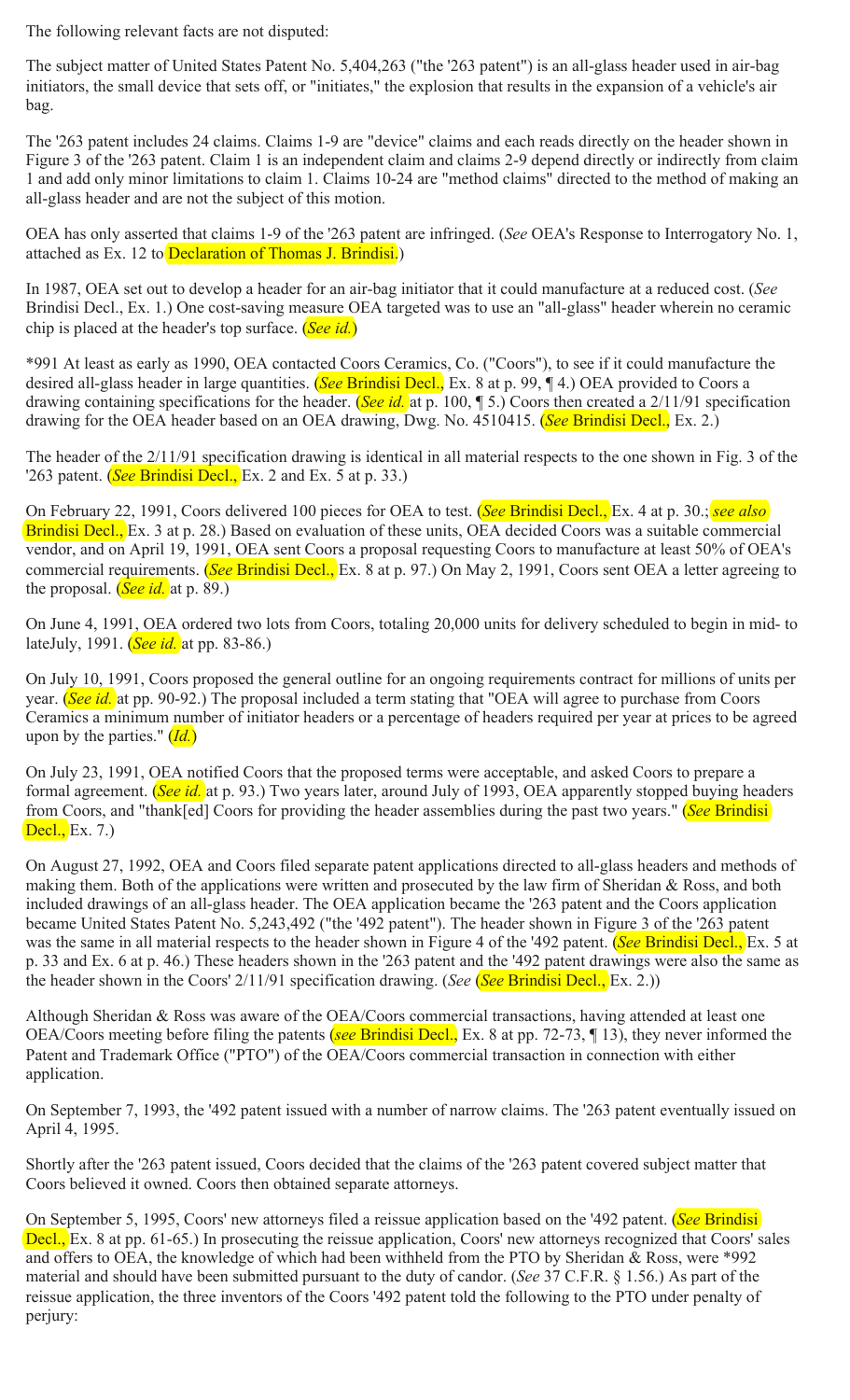... We do know that there were several transactions involving products having features of the invention with OEA, Inc., a corporate entity more than one year prior to the filing date of said application .... [A] transaction shown in the documents of Exhibit 2 hereto involved 2,000 products at a unit price of \$10 and 18,000 products at unit prices between \$3.50 and \$3.25, respectively. We believe that these products were to be used for experimental purposes by OEA, Inc. We did not make the information on these transactions available in our original application, because we were not advised or aware of at that time as to what might constitute a sale under 35 U.S.C. § 102(b).

#### (*See* Brindisi Decl., Ex. 8 at p. 69, ¶ 6.)

Coors personnel told the PTO they thought OEA used most of the 20,000 headers in "identifying sources of material, and developing written procedures and controls to insure that [Coors] was capable of making the products on a commercial basis." (*See* Brindisi Decl., Ex. B.) Coors made no restrictions on resale of the units, (*see* Ryser Decl., ¶ 7), and even OEA's first purchase order to Coors had a "xx" marked in a box labeled "For resale not subject to Colorado Retailers and Occupation tax." (*See* Brindisi Decl., Ex. 8 at p. 82.)

Coors attempted to characterize the OEA/Coors commercial transactions as merely experimental, preliminary or part of a joint venture, but these arguments were all unavailing and subsequently rejected by the PTO.

On August 22, 1996, seeking to intervene or provoke an interference, OEA filed a protest to Coors' reissue application. (*See* Brindisi Decl., Ex. 8 at pp. 94-97.)

OEA admitted in its protest that claims 51-56 in the Coors reissue application were "identical" to claims 1-3 and 10 -12 of the '263 patent. (*See id.* at pp. 95-96.) OEA also noted claims 50 and 57 "read on the disclosure of the ['263] patent". (*Id.*) Coors likewise admitted that the claims corresponded. (*See id.* at pp. 66-67.)

As part of its protest, OEA re-introduced and relied on most of Coors' evidence of the 1991 OEA/Coors commercial transactions. (*See id.* at p. 102.)

On April 29, 1997, the PTO rejected all the claims, including the claims copied from the '263 patent, as having been on sale under Section 102(b): "Claims 1-58 are rejected under 35 U.S.C. 102(b) based upon a public use or sale of the invention. This is based upon applicants' own declarations and the exhibits mentioned."

Coors continued its reissue application in an attempt to obtain allowance of the claims. In late 1999, however, it abandoned the reissue, at which point the rejections still stood. (*See id.* at pp. 130-33.)

OEA's President, Charles Kafadar, stated that the April 19, 1991, letter of intent and June 4, 1991, Purchase Orders "clearly show that sample products were produced by [Coors] from an OEA drawing." (*Id.* at p. 100, ¶ 5.) Gary C. Ryser, who was OEA's Director of Engineering, Quality Control and Production, personally saw units from the lots of 20,000 headers delivered by Coors to OEA. (*See* Ryser Decl., ¶¶ 3-6.) Mr. Ryser confirms that the 20,000 Coors headers sold to OEA in 1991 were all-glass with no gaps between the insulator and eyelet, were coaxial, had two electrode pins, and stainless steel eyelets. (*See id.*)

Around early 1997, Special Devices began developing a header it named the Advanced Glass-Seal Initiator, or "AGI."

On October 6, 1997, OEA's original patent attorney, David F. Zinger, sent a warning letter to Special Devices about the '263 patent and asking "that the proprietary rights of OEA covered by this \*993 patent be respected." (*See* Brindisi Decl., Ex. 11.) After another threat letter, counsel for Special Devices wrote back on May 22, 1998, raising a number of issues. (*See id.*) On July 1, 1998, Mr. Zinger wrote that OEA was investigating certain inventorship issues, but never disclosed the 1991 OEA/Coors transactions. *See id.* On April 9, 1999, after more communications and a final ultimatum by OEA, Special Devices filed this lawsuit. On March 21, 2000, OEA served a counterclaim alleging willful infringement.

#### **B. Procedural Summary**

On April 9, 1999, Special Devices filed a Complaint for Declaratory Relief of Patent Invalidity and Non-Infringement with this Court.

On October 8, 1999, Special Devices filed a Response to this Court's Order to Show Cause Re Dismissal for Lack of Prosecution.<sup>[1]</sup>

On October 27, 1999, OEA filed a Stipulation to Extend Time to Answer or Otherwise Respond to the Complaint pursuant to Local Rule 3.11.1.

On February 29, 2000, this Court entered an Order Granting OEA's Request for Judicial Notice and Denying OEA's Motion to Dismiss for Lack of Subject Matter Jurisdiction pursuant to Federal Rule of Civil Procedure 12(b)(1).

On March 21, 2000, OEA filed its Answer, Affirmative Defenses, Counterclaims and Demand for Jury Trial with this Court.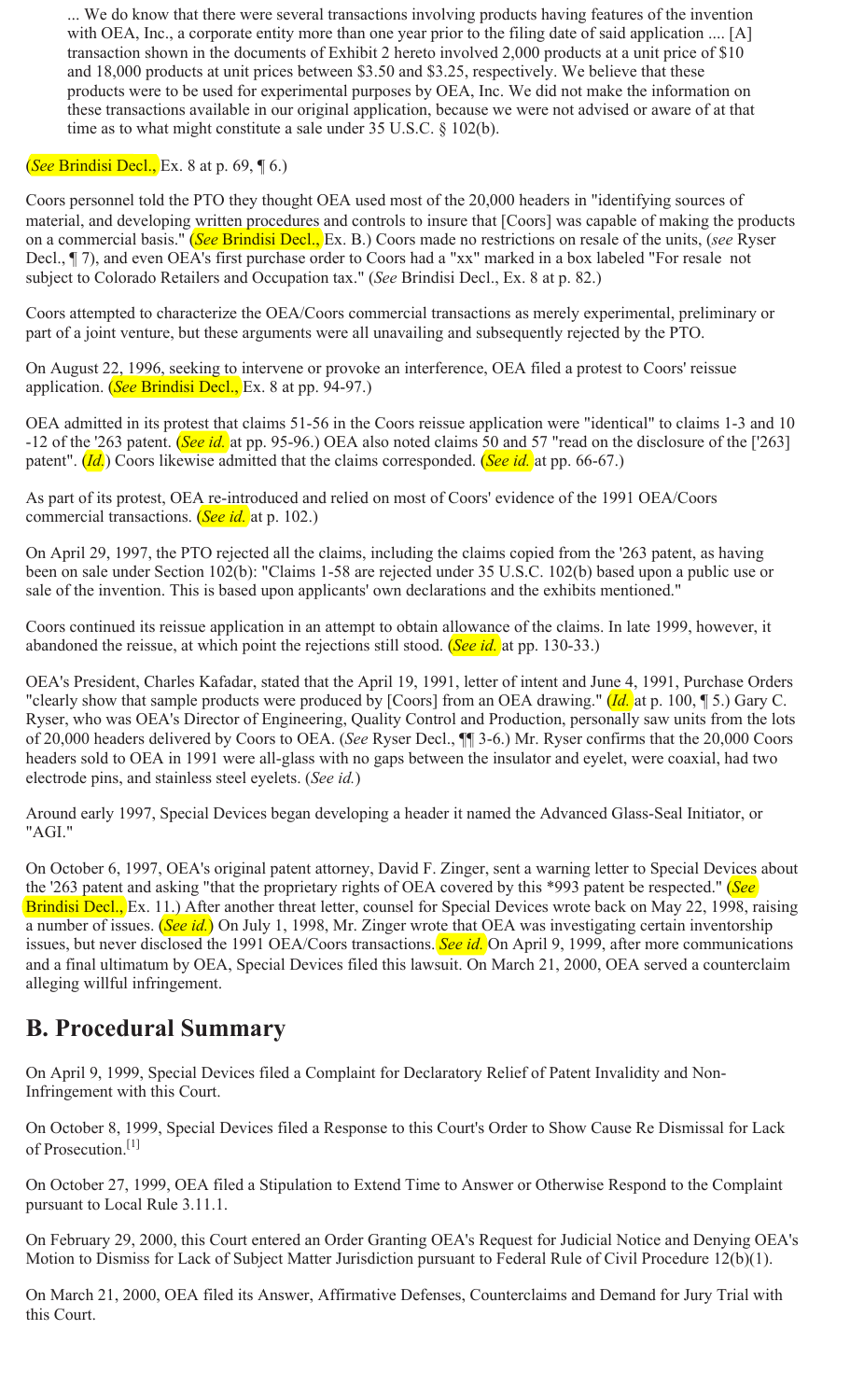On April 10, 2000, Special Devices filed its Reply to OEA's Counterclaims and Affirmative Defenses as well as a Demand for Jury Trial.

On September 13, 2000, Special Devices filed the Motion for Partial Summary Judgment of Invalidity Under 35 U.S.C. § 102(b) presently before the Court.

On September 25, 2000, OEA filed a Motion for Summary Adjudication of the Issue of Patent Infringement which is currently scheduled to be heard by this Court on October 23, 2000.

# **II. DISCUSSION**

# **A. Standard**

Rule 56(c) of the Federal Rules of Civil Procedure provides that summary judgment is proper only where "the pleadings, depositions, answers to interrogatories, and admissions on file, together with the affidavits, if any, show that there is no genuine issue as to any material fact and that the moving party is entitled to a judgment as a matter of law." FED. R. CIV. P. 56. The moving party has the burden of demonstrating the absence of a genuine issue of fact for trial. *See Anderson v. Liberty Lobby, Inc.,* 477 U.S. 242, 256, 106 S.Ct. 2505, 91 L.Ed.2d 202 (1986). If the moving party satisfies the burden, the party opposing the motion must set forth specific facts showing that there remains a genuine issue for trial. *See id.;* Fed R. Civ. P. 56(e). It may not rely on "mere allegations or denials of the adverse party's pleadings." Fed.R.Civ.P. 56(*o*).

A non-moving party who bears the burden of proof at trial to an element essential to its case must make a showing sufficient to establish a genuine dispute of fact with respect to the existence of that element of the case or be subject to summary judgment. *See Celotex Corp. v. Catrett,* 477 U.S. 317, 322, 106 S.Ct. 2548, 91 L.Ed.2d 265 (1986). Such an issue of fact is a genuine issue if it reasonably can be resolved in favor of either party. *See Anderson,* 477 U.S. at 250-51, 106 S.Ct. 2505. The non-movant's burden to demonstrate a genuine issue of material fact increases when the factual context renders her claim implausible. *See Matsushita Electrical Industrial Co. v. Zenith Radio* \*994 *Corp.,* 475 U.S. 574, 587, 106 S.Ct. 1348, 89 L.Ed.2d 538 (1986). Thus, mere disagreement or the bald assertion that a genuine issue of material fact exists, no longer precludes the use of summary judgment. *See Harper v. Wallingford,* 877 F.2d 728 (9th Cir.1989); *California Architectural Building Products, Inc. v. Franciscan Ceramics, Inc.,* 818 F.2d 1466, 1468 (9th Cir. 1987), *cert. denied,* 484 U.S. 1006, 108 S.Ct. 698, 98 L.Ed.2d 650 (1988).

If the moving party seeks summary judgment on a claim or defense on which it bears the burden of proof at trial, it must satisfy its burden by showing affirmative, admissible evidence.

Unauthenticated documents cannot be considered on a motion for summary judgment. *Hal Roach Studios v. Richard Feiner and Co.,* 896 F.2d 1542, 1550 (9th Cir.1989).

On a motion for summary judgment, admissible declarations or affidavits must be based on personal knowledge, must set forth facts that would be admissible evidence at trial, and must show that the declarant or affiant is competent to testify as to the facts at issue. FED. R. CIV. P. 56(e). Declarations on "information and belief" are inappropriate to demonstrate a genuine issue of fact. *Taylor v. List,* 880 F.2d 1040, 1045 (9th Cir.1989).

# **B. Analysis**

In its motion for summary judgment now before this Court, Special Devices argues that certain sales and offers for sale of claims 1-9 set forth in the '263 patent were made more than one year prior to the patent's filing date, thereby invalidating the '263 patent pursuant to 35 U.S.C. § 102(b).

Section 102(b), the so-called on-sale bar to a valid patent, provides in pertinent part that a person is entitled to a patent unless "the invention was ... on sale in this country, more than one year prior to the date of the application for patent in the United States...." The Supreme Court has held "that the on-sale bar of § 102(b) applies if, prior to the critical date, a product embodying the patented invention was `the subject of a commercial offer for sale .... [, and] the invention [was] ready for patenting.'" *Brasseler U.S.A. I. L.P. v. Stryker Sales Corp.,* 182 F.3d 888, 890 (Fed.Cir.1999) (quoting *Pfaff v. Wells Elecs., Inc.,* 525 U.S. 55, 67, 119 S.Ct. 304, 311-12, 142 L.Ed.2d 261 (1998)).

Here, it is undisputed that the '263 patent's effective filing date is August 27, 1992. Therefore, August 27, 1991, is the critical date for the purposes of applying Section 102(b)'s on-sale bar to the '263 patent.

First, this Court shall address whether the subject of claims 1-9 of the '263 patent was the subject of a commercial offer for sale prior to August 27, 1991. "A sale is `a contract between parties to give and pass rights of property for consideration which the buyer pays or promises to pay the seller for the thing bought or sold.'" *Zacharin v. United States,* 213 F.3d 1366, 1370 (Fed.Cir.2000) (quoting *In re Caveney,* 761 F.2d 671, 676 (Fed.Cir.1985)).

Here, several independent circumstances might constitute offers for sale prior to the critical date of August 27, 1991. The Court will examine them in turn. First, it is undisputed that on February 22, 1991, Coors delivered 100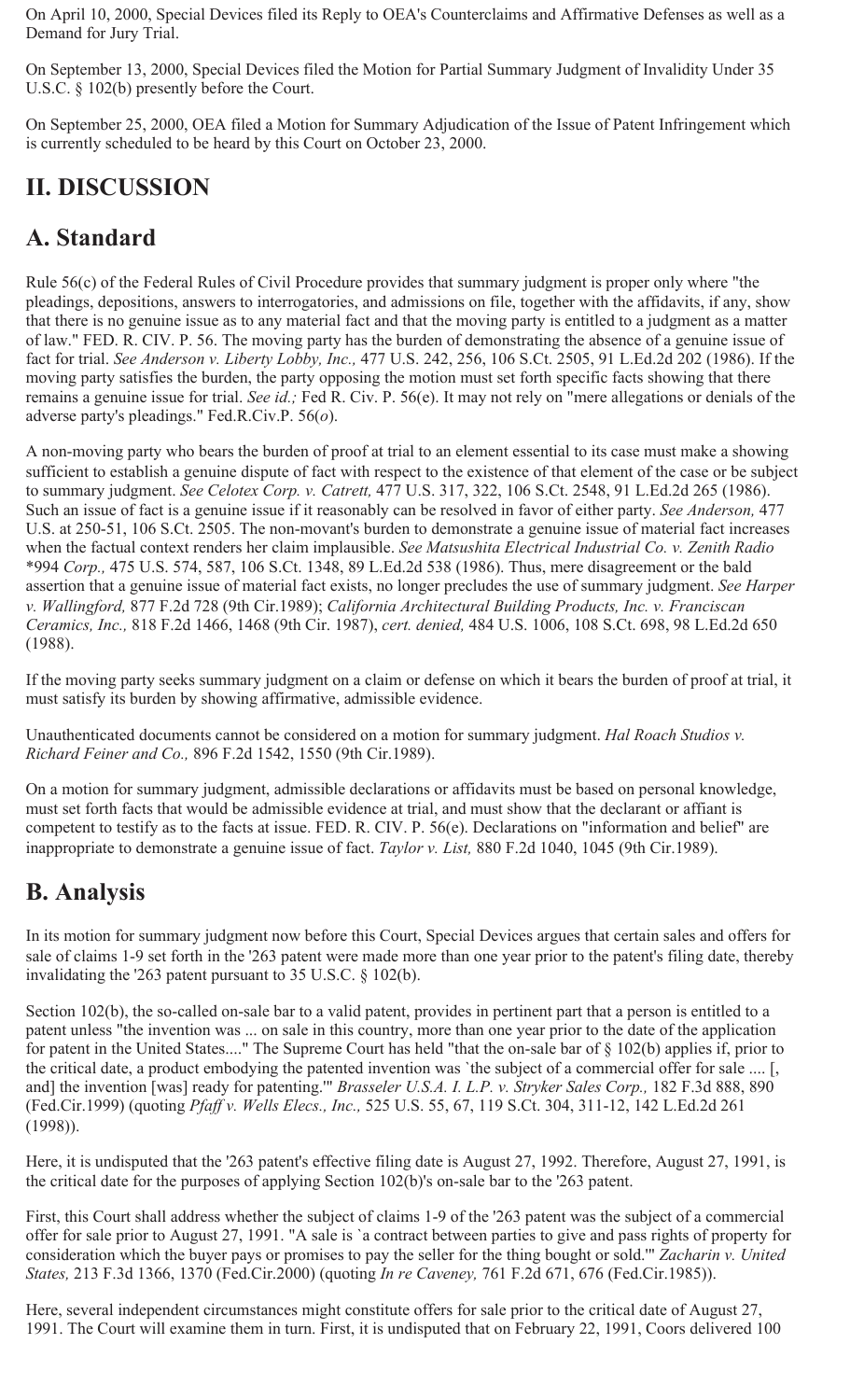pieces for OEA to test. (*See* Brindisi Decl., Ex. 4 at p. 30.; *see also* Brindisi Decl., Ex. 3 at p. 28.) It is also undisputed that these pieces were constructed according to specifications provided by OEA to Coors in Dwg. No. 4510415 which is identical in all material respects to the one shown in Fig. 3 of the '263 patent. (*See* Brindisi Decl., Ex. 2 and Ex. 5 at p. 33.). (*See* Brindisi Decl., Ex. 2.) However, it is not clear from these undisputed facts whether or not Coors provided these 100 test units in exchange for consideration. Therefore, this Court cannot conclude as a matter of law that Coors' provision of the 100 test \*995 units did in fact constitute a sale as defined by the *Zacharin* Court.

Nevertheless, additional undisputed facts do support a finding by this Court that a commercial offer for sale of the subject of claims 1-9 of the '263 patent had occurred prior to the critical date. Specifically, it is undisputed that based on an evaluation of the 100 test units, OEA decided Coors was a suitable commercial vendor, and on April 19, 1991, OEA sent Coors a proposal requesting Coors to manufacture at least 50% of OEA's commercial requirements. (*See* Brindisi Decl., Ex. 8 at p. 97.) It is also undisputed that on May 2, 1991, Coors sent OEA a letter agreeing to the proposal. (*See id.* at p. 89.)

It is further undisputed that on June 4, 1991, OEA ordered two lots from Coors, totaling 20,000 units for delivery scheduled to begin in mid- to late July, 1991. (*See* id. at pp. 83-86.)

Finally, it is undisputed that on July 10, 1991, Coors proposed the general outline for an ongoing requirements contract for millions of units per year. (*See id.* at pp. 90-92.) The proposal included a term stating that "OEA will agree to purchase from Coors Ceramics a minimum number of initiator headers or a percentage of headers required per year at prices to be agreed upon by the parties." (*Id.*) On July 23, 1991, OEA notified Coors that the proposed terms were acceptable, and asked Coors to prepare a formal agreement. (*See id.* at p. 93.)

In light of the foregoing undisputed facts, this Court finds as a matter of law that the letters from OEA to Coors on April 19, 1991, and June 4, 1991, as well as Coors' proposal of an ongoing requirements contract on July 10, 1991, constitute three separate commercial offers for sale, all of which occurred prior to the critical date.

OEA argues that the sales which form the basis of the instant motion for summary judgment should not be considered as commercial offers for sale under *Pfaff* because they were merely sales by a supplier to the inventor and were used merely for experimentation and testing. To support these propositions, OEA relies on *M & R Marking Systems, Inc. v. Top Stamp, Inc.,* 926 F.Supp. 466 (D.N.J.1996), and *LaBounty Mfg., Inc. v. United States Int'l Trade Com'n,* 958 F.2d 1066 (Fed.Cir. 1992), respectively.

First of all, only the 100 units delivered to OEA by Coors on February 22, 1991, have been characterized as "test" units and this Court has already found that there are not sufficient facts to support a conclusion that those units were the subject of a commercial offer for sale.

Secondly, in *M & R Marking Systems,* the court applied the totality of the circumstances test to determine whether the on-sale bar of 35 U.S.C. § 102(b) invalidated the patent at issue there. *See M & R Marking Systems,* 926 F.Supp. at 470. However, two years later the Supreme Court explicitly rejected the totality of the circumstances test in *Pfaff. See Pfaff,* 525 U.S. at 65-67, 119 S.Ct. at 311. Similarly, *LaBounty* was issued six years before *Pfaff.* And, the *LaBounty* Court's holding that experimental uses were an exception to the on-sale bar would appear not to be prevailing authority in light of *Zacharin v. United States,* 213 F.3d 1366 (Fed.Cir. 2000), which rejected this argument even though it did not expressly mention *La-Bounty* in doing so.

In *Zacharin,* the Federal Circuit invalidated a patent held by a former Army weapons engineer. The *Zacharin* Court found that a contract between the Army and a manufacturer to deliver the patented product for testing prior to the patent's critical date invalidated the patent under 35 U.S.C. § 102(b).

The *Zacharin* Court held that "the fact that the products sold to the Army were to be used for testing rather than as routine production units, is not sufficient to avoid the effect of the on-sale bar ...." *Zacharin,* \*996 213 F.3d at 1369. And, while OEA does not argue that the lack of a definite price in these offers renders them non-commercial, this fact does not negate their commercial nature either. "A contract to supply goods is a sales contract, regardless of the means used to calculate payment and regardless of whether the goods are to be used for testing in a laboratory or deployment in the field." *Zacharin,* 213 F.3d at 1370.

Likewise, OEA's argument that the transactions cannot constitute a sale because they were not to the public but by a potential supplier to a patentee is unavailing. *See Brasseler U.S.A. I. L.P. v. Stryker Sales Corp.,* 182 F.3d 888, 891 (Fed.Cir. 1999) (holding that a transaction does not have to be made to the ultimate users of a product to constitute a § 102(b) sale). "[I]t is of no consequence that the sale was made by a third party, not the inventor...." *Zacharin,* 213 F.3d at 1371 (citing *Abbott Lab. v. Geneva Pharm., Inc.,* 182 F.3d 1315, 1318 (Fed.Cir.1999)). And finally, it is irrelevant "that the product was constructed and the sale made pursuant to [OEA's] directions....' *Zacharin,* 213 F.3d at 1371 (citing *Brasseler,* 182 F.3d at 891).

Next, the Court will examine whether claims 1-9 of the '263 patent were ready for patenting more than one year before the filing of the application on August 27, 1992. This condition

may be satisfied in at least two ways: by proof of reduction to practice before the critical date; or by proof that prior to the critical date the inventor had prepared drawings or other descriptions of the invention that were sufficiently specific to enable a person skilled in the art to practice the invention.